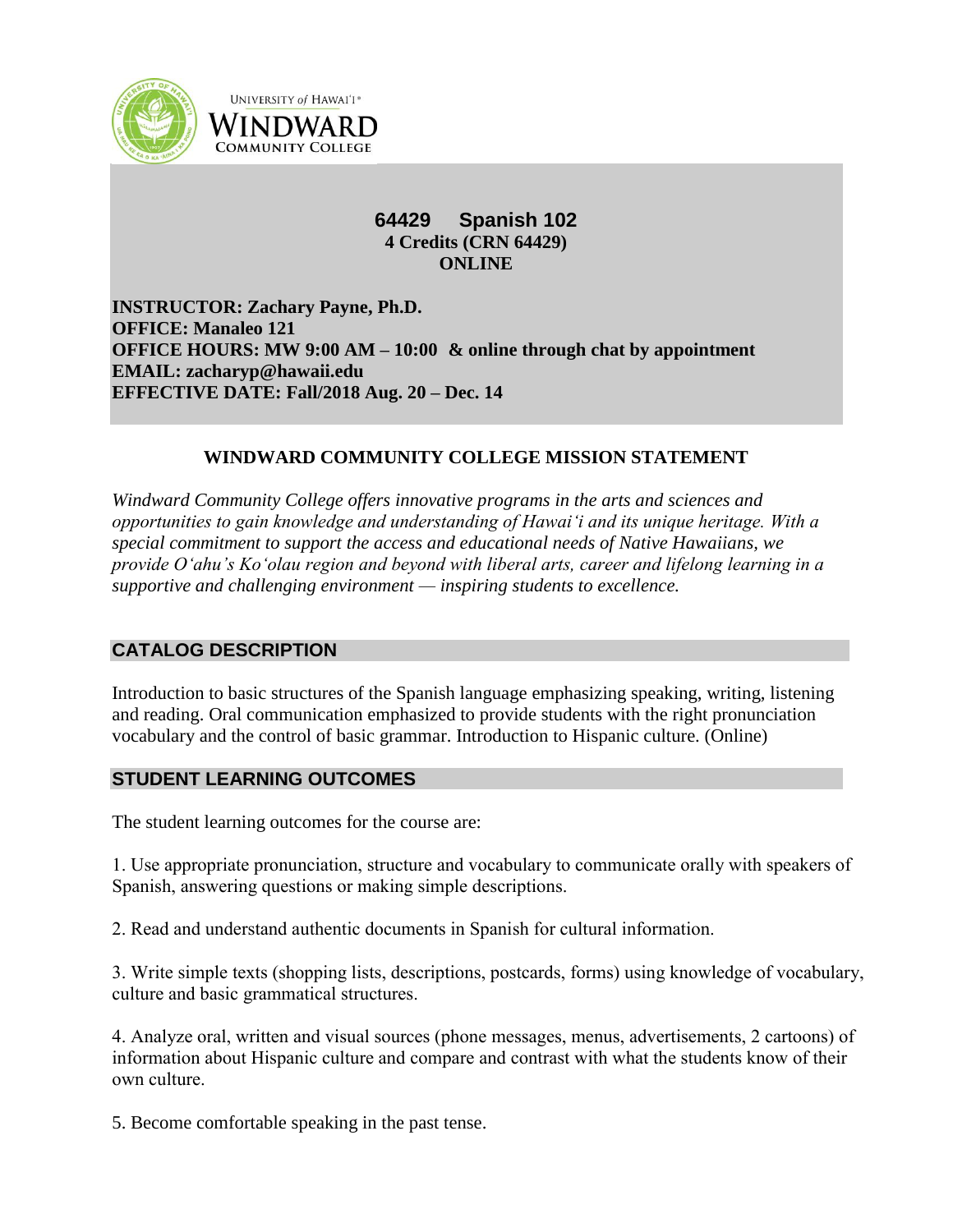## **COURSE TASKS**

During this semester we will be covering 6 chapters.

Each chapter is full of activities that will introduce new material and give you the opportunity to practice and learn this material. **Plan to spend 8 hrs a week on this course.**

As part of every Chapter you will complete various online activities both by yourself and with virtual partners and also with class members through video chats.

For each chapter you will be graded on your performance on 1 Vocabulary Quiz, 4 Grammar Quizzes and the Chapter Test. **To succeed in this course you must put in the time and work through the online manual and do the activities because the activities will prepare you for the Quizzes and Test.**

### **Graded Assignments**:

1. Vocabulary Quiz (6) x 20 120 points

- 2. Grammar Quizes  $(24) \times 20$  480 points
- 3. Chapter Test  $(6)$  x 100 600 points

TOTAL 1200 POINTS

### **ASSESSMENT TASKS AND GRADING**

#### **Computation of Final Grade**:

Course grade will be calculated based upon the following grading scale:

 $90 - 100\% = A$ **80 – 89.9% = B**  $70 - 79.9\% = C$  $60 - 69.9\% = D$ **below 60% =**  $F$ 

## **LEARNING RESOURCES**

Blanco, José A. PORTALES: Introductory Spanish. **Digital Format** from Vista Higher Learning \*This must be purchased directly from the publisher.

[https://vistahigherlearning.com/school/windwardcc/catalog/product/view/id/5393/s/portales-](https://vistahigherlearning.com/school/windwardcc/catalog/product/view/id/5393/s/portales-008/?pgi=a3W4A000000QH6nUAG%23)[008/?pgi=a3W4A000000QH6nUAG#](https://vistahigherlearning.com/school/windwardcc/catalog/product/view/id/5393/s/portales-008/?pgi=a3W4A000000QH6nUAG%23)

**For our course you will need to purchase the 6th month subscription at \$135, if you are took Spanish 101 in the Spring you can purchase an extension to your first subscription and save a little money.**

## **DISABILITIES ACCOMMODATIONS**

If you have a physical, sensory, health, cognitive, or mental health disability that could limit your ability to fully participate in this class, you are encouraged to contact the Disability Specialist

*Windward Community College is an equal opportunity, affirmative action institution.*